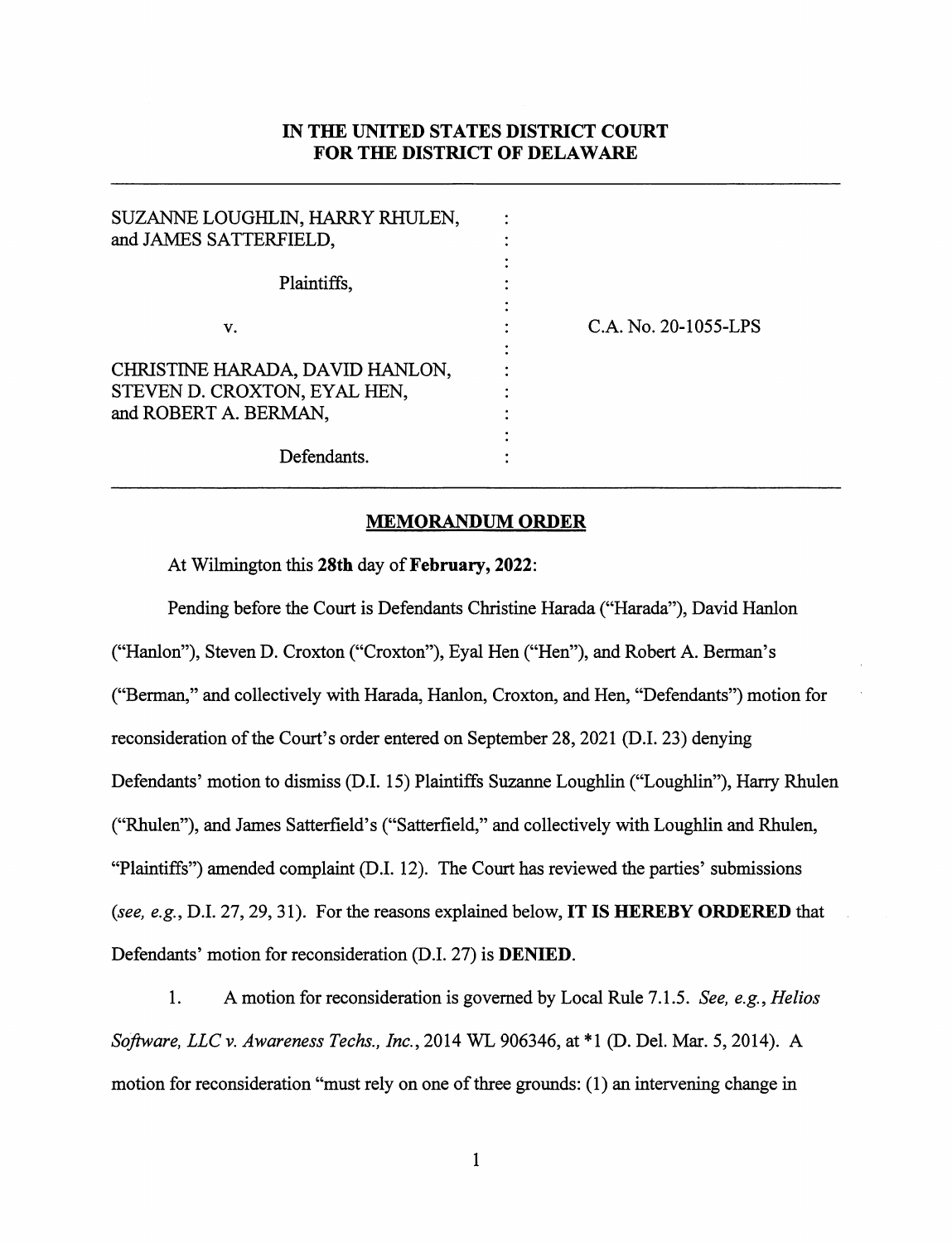controlling law; (2) the availability of new evidence; or (3) the need to correct a clear error of law or fact or to prevent manifest injustice." Parkell v. Frederick, 2019 WL 1435884, at \*1 (D. Del. Mar. 31, 2019) (internal citation omitted). Reconsideration may be appropriate where "the Court has patently misimderstood a party, or has made a decision outside the adversarial issues presented to the court by the parties, or has made an error not of reasoning but of apprehension." Wood V. Galef-Surdo, 2015 WL 479205, at \*1 (D. Del. Jan. 26,2015) (internal citation omitted). While the decision on a motion for reconsideration is within the discretion of the Court, such motions "should only be granted **sparingly**." Kavanagh v. Keiper Recaro Seating, Inc., 2003 WL 22939281, at \*1 (D. Del. July 24, 2003) (emphasis added).<sup>1</sup>

2. The Court did not make a clear error in denying Defendants' motion to dismiss Plaintiffs' breach of fiduciary duty claim. Defendants contend that the Court erred by failing to "recognize[] that Plaintiffs suffered no injury in their shareholder capacity and were owed no duties as warrant holders." (D.I. 27 at 6) The Court disagrees. In Loughlin v. Goord, 2021 WL 3932616, at \*3 (S.D.N.Y. Sept. 1,2021), a decision relied on by Defendants, the court explained

<sup>&</sup>lt;sup>1</sup> Regrettably, neither party complied with the Local Rules governing the filing of a motion for reconsideration. First, Defendants' motion was untimely filed. Defendants mistakenly styled their motion as a "Rule 59(e) motion for reconsideration." Rule 59(e) governs "[a] motion to alter or amend a judgment," but the Court's denial of Defendants' motion to dismiss is not an entry of "judgment" contemplated by Rule 59(e). The deadline for filing a motion for reconsideration is "14 days after the Court issues its opinion or decision." D. Del. LR 7.1.5(a). Defendants' motion, however, was filed on October 21, 2021, 23 days after the challenged decision was issued. (See D.I. 27) Then, Plaintiffs filed an untimely response. A response to a motion for reconsideration should be filed "[wjithin 14 days after filing of such motion." D. Del. LR 7.1.5(a). Plaintiffs filed their opposition on November 11, 2021, 21 days after Defendants filed their motion, without providing any explanation as to why the response could not have been timely filed. (See D.I. 29) Then, 27 days after Plaintiffs filed their response, Defendants filed a "reply" on December 8, 2021. (See D.I. 31) A reply brief is not an authorized submission in connection with a motion for reconsideration. See D. Del. LR 7.1.5(a). Even assuming Defendants viewed their motion as being governed by Rule  $59(e)$ , their reply brief would have been due "within 7 days" after Plaintiffs' response was filed and was, even by this standard, untimely. D. Del. LR 7.1.2(b).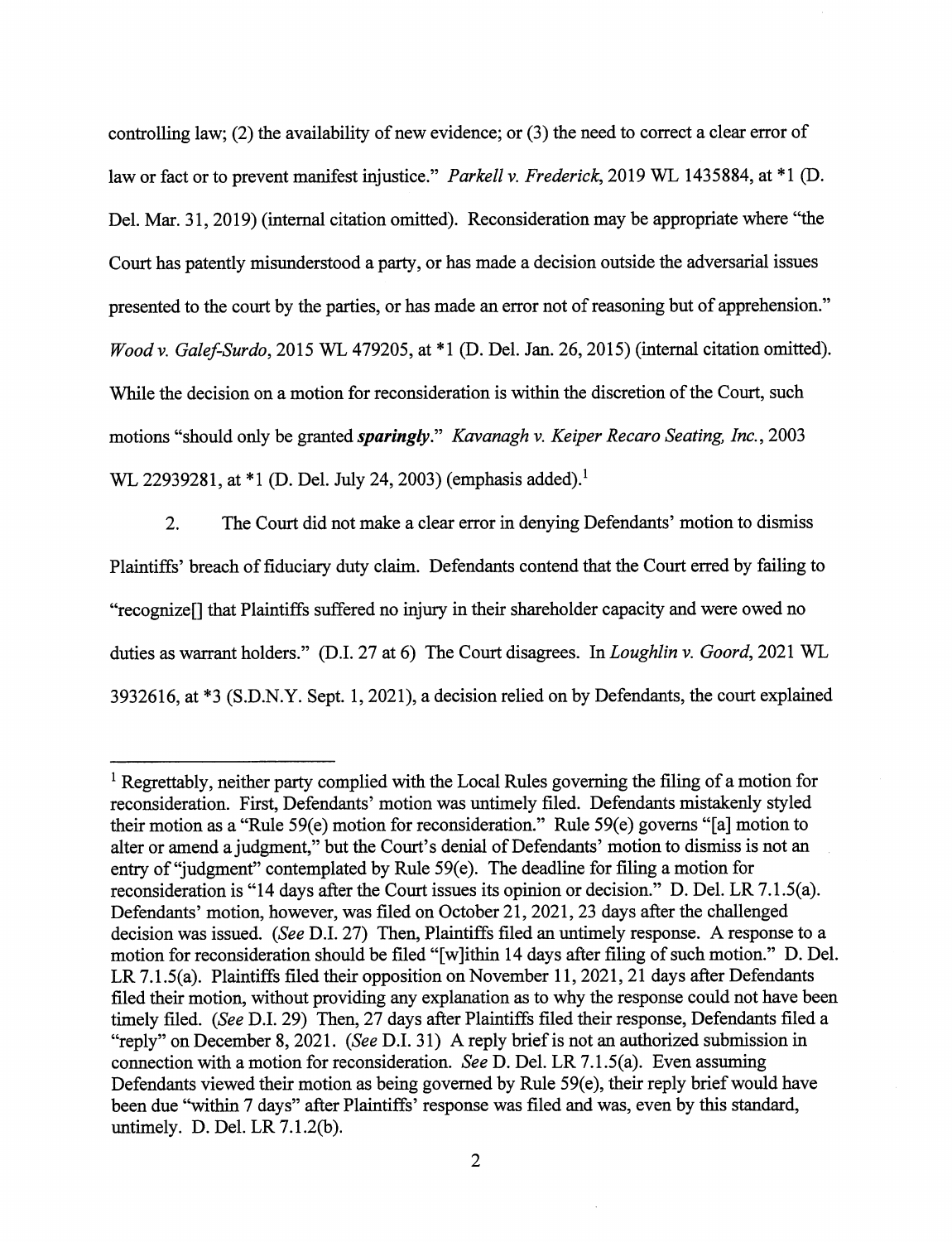that "Plaintiffs at oral argument narrowed their claim of breach of fiduciary duty to a single decision - the decision not to honor Plaintiffs' warrants." In this case, by contrast, the Court considered the entirety of Defendants' alleged misconduct in the "retaliation campaign" and concluded that "[w]hile the purported 'retaliation campaign' resulted, in part, in Plaintiffs being unable to exercise warrants, the alleged fiduciary breaches go beyond merely 'blocking Plaintiffs' efforts to exercise or transfer their warrants' (D.I. 16 at 9)." Loughlin v. Harada, 2021 WL 4439539, at \*3 (D. Del. Sept. 28, 2021). Furthermore, in this case, Plaintiffs requested damages "in an amount to be determined at trial, but not less than" the damages resulting from Plaintiffs being unable to exercise warrants. (D.I.  $12 \text{ } \text{\textsterling} 80$ ) There is no indication that Plaintiffs have limited their harm to "the exact amount of warrants," as occurred in the state trial court decision in *Loughlin v. de Bary.* (See D.I. 27 Ex. 4) Here, therefore, the Court found, and continues to find, that Plaintiffs' breach of fiduciary duty claim is "based on Plaintiffs' capacity not as warrant holders, but as shareholders." Harada, 2021 WL 4439539, at \*3.

In connection with the pending motion for reconsideration. Defendants argue, for the first time, that the "allegations of Defendants' participation in a 'retaliatory scheme' fail[] to rebut the business judgment rule." (D.I. 27 at 6) This argument does not form an appropriate basis for reconsideration because Defendants could have made this argument on their motion to dismiss but failed to do so.<sup>2</sup> See Tucker v. Sec 'y of Health & Human Servs., 782 F. App'x 223, 224-25 (3d Cir. 2019); see also Amgen Inc. v. Amneal Pharms LLC, 2018 WL 1885664, at \*5 (D. Del. Apr. 19,2018) ("A new argument is not the proper subject of a motion for reargument.").

 $2$  Defendants show in their reply brief on the motion for reconsideration that they invoked the business judgment rule in their opening brief in support of the motion for reconsideration. (See D.I. 31 at 2) (citing D.I. 27 at 6-7) Defendants fail, however, to demonstrate that they made arguments based on the business judgment rule in connection with their *motion to dismiss*, which renders these arguments improper on a motion for reconsideration.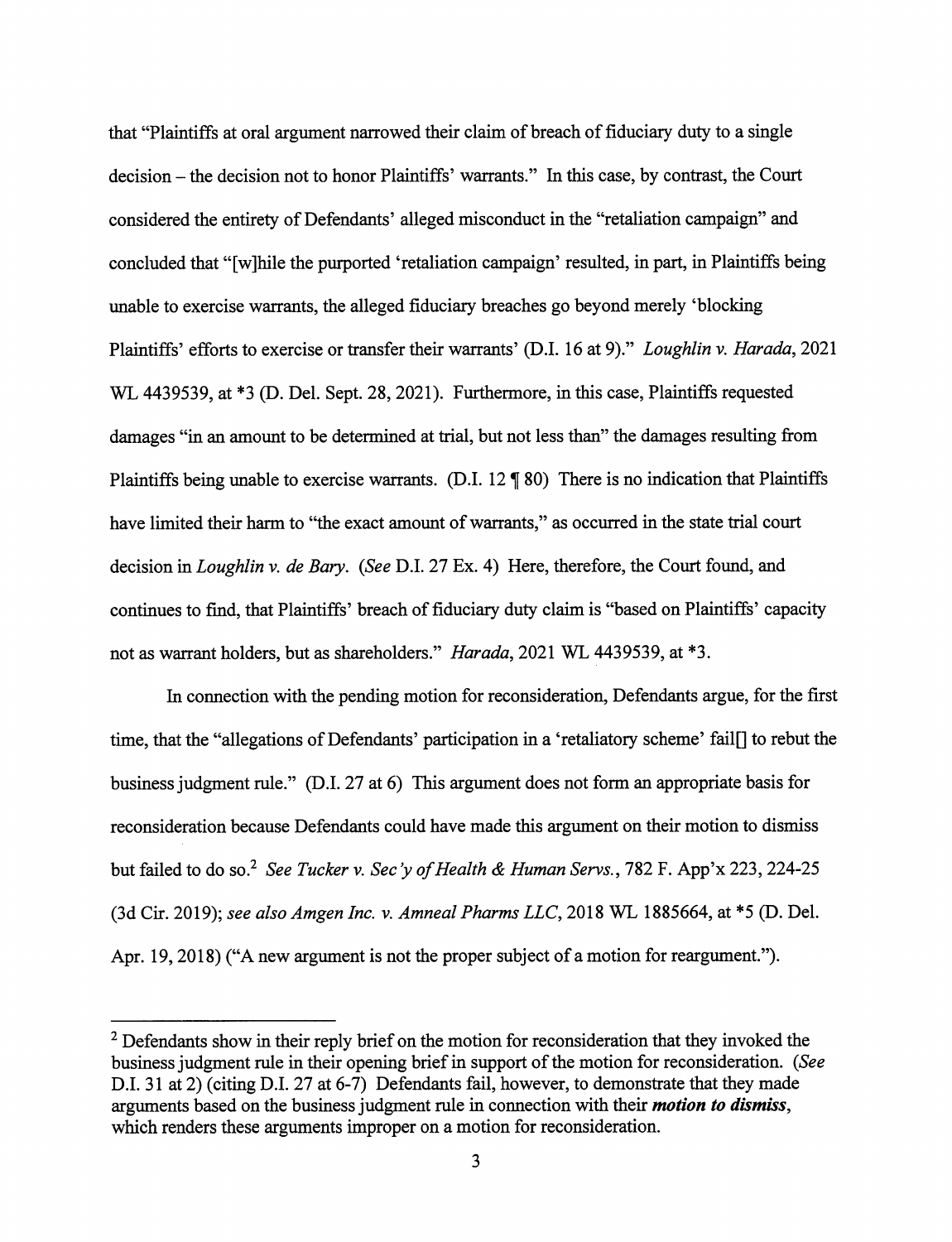In any event, the factual allegations in the amended complaint - accepted as true and viewed in the light most favorable to Plaintiffs – allow for a plausible inference that Defendants' participation in the "retaliation campaign" against Plaintiffs has gone "so far beyond the bounds of reasonable business judgment" that its only explanation is bad faith. Parnes v. Bally Entm't Corp., 722 A.2d 1243, 1246 (Del. 1999). Bad faith is a sufficient basis to overcome the presumption of the business judgment rule. See In re Walt Disney Co. Derivative Litig., 906 A.2d 27,52 (Del. 2006) ("Those presumptions [of the business judgment rule] can be rebutted if the plaintiff shows that the directors breached their fiduciary duty of care or of loyalty or acted in bad faith." $)^3$ 

3. With respect to Plaintiffs' libel claim, contrary to Defendants' contention, there is no intervening change in controlling law. Defendants' reliance on both *Goord* and de Bary to justify reconsideration is misplaced. (See D.I. 27 at 8-10) On state law issues, decisions from a state's lower courts or from federal district courts applying state law, while potentially helpful in predicting how the state's highest court would rule on the issues, do not constitute controlling law that binds this Court. In this case, since neither *Goord* nor *de Bary* was issued by the New York Court of Appeals, they do not represent an intervening change in controlling law for purposes of Defendants' motion for reconsideration.

Additionally, the issue of whether Defendants' 10-Q statement should be afforded qualified privilege (as opposed to litigation privilege)  $-$  the dispositive issue for dismissing

<sup>&</sup>lt;sup>3</sup> Defendants contend that Plaintiffs would need to rebut the "presumed independence and disinterestedness of a majority of Rekor's Board." (D.l. 27 at 7) The business judgment rule, however, does not shield independent and disinterested directors who act in bad faith by "intentionally act[ing] with a purpose other than that of advancing the best interests of the corporation," misconduct that Plaintiffs have adequately alleged in the amended complaint. See In re Walt Disney Co., 906 A.2d at 67.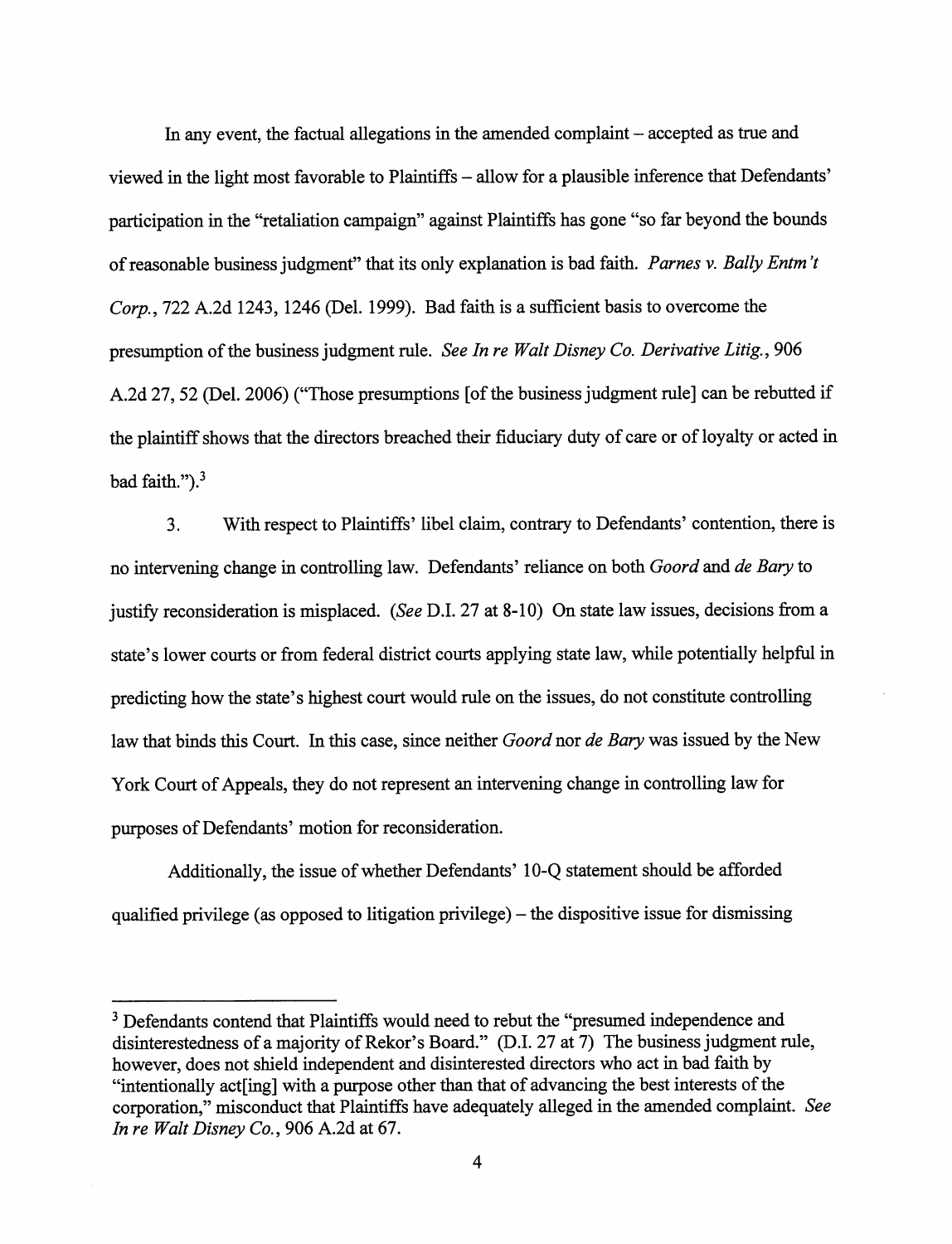Plaintiffs' libel claim in  $Good$  - was not before the Court on the motion to dismiss in this case.<sup>4</sup> Defendants' privilege argument was based solely on their then-imminent litigation against Plaintiffs (see, e.g., D.I. 16 at 19, D.I. 21 at 6), an argument that has been considered and rejected by this Court (and by the Goord court, too). See Harada, 2021 WL 4439539, at \*6; Goord, 2021 WL 3932616, at \*12-14. Defendants do not explain why they could not have argued, on the motion to dismiss, that the 10-Q statement should be afforded qualified privilege in a context unrelated to a judicial or quasi-judicial proceeding. Even after the *Goord* Court sua sponte raised the qualified privilege issue for oral argument<sup>5</sup> and dismissed the libel claim on that ground - a decision issued nearly fom weeks before this Court rendered its ruling on Defendants' motion to dismiss in this case – Defendants neither filed a notice of subsequent authority nor requested leave for supplemental briefing to address the applicability of qualified privilege. The Court finds no justification to consider Defendants' qualified privilege argument on the motion for reconsideration.

Even assuming, however, that the disputed 10-Q statement is subject to qualified privilege - an issue that the New York Court of Appeals has not yet addressed - Plaintiffs have alleged facts sufficient to defeat that privilege at this stage of the case. The record that the Court may consider does not allow it to conclude that the 10-Q statement at issue - that the execution

<sup>&</sup>lt;sup>4</sup> The Court disagrees with *de Bary* and continues to find  $-$  as did *Goord*  $-$  that Defendants cannot avoid liability by arguing that the 10-Q statement restated Rekor's historical position or that it is a protected opinion. (See D.I. 27 Ex. 4; see also Harada, 2021 WL 4439539, at \*4-5; Goord, 2021 WL 3932616, at \*10-12)

 $<sup>5</sup>$  In the order scheduling oral argument on Defendants' motion to dismiss, the *Goord* Court</sup> stated: "At argument the parties should be prepared to discuss whether the allegedly libelous statement on Rekor's August 14,2019 10-Q is subject to any qualified privilege and the applicability of Chapadeau v. Utica Observer-Dispatch, Inc., 341 N.E.2d 569 (N.Y. 1975) to that statement." (Loughlin v. Goord, 1:20-cv-6357-LJL-KNF (S.D.N.Y.) D.I. 23)